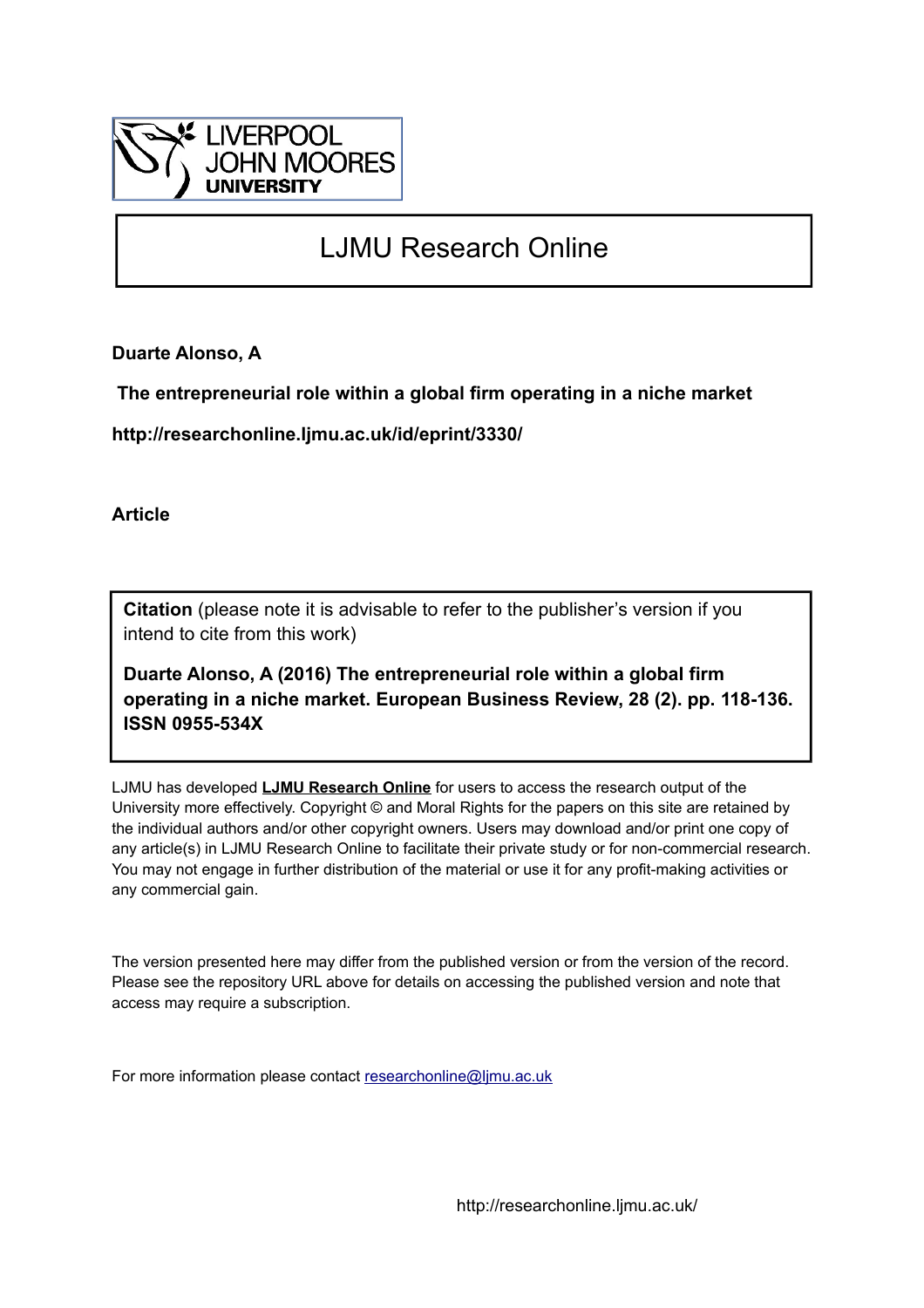# **The entrepreneurial role within a global firm operating in a niche market**

# **Abstract**

**Purpose –** The purpose of this study is to investigate the significance of entrepreneurial role from the perspective of a global, family owned firm located in Uruguay and operating in a niche market.

**Design/methodology/approach** – This case study adopts role theory as its theoretical framework. Face-to-face, semi-structured, depth interviews were conducted with the firm's ownership/management. The data were analysed using content analysis.

**Findings** – During the interviews, the importance of entrepreneurs' role was highlighted in various ways. For instance, role emerged in the form of re-developing a business vision, executing strategies and ideas, anticipating events, innovating, and internationalising. Together, these key elements helped build entrepreneurial resilience in light of emerging issues. An alignment with various perspectives of role theory, including 'functional', 'symbolic interactionist' and 'structural' was identified.

**Practical implications** - The role of the succeeding generation of the firm's ownership not only is fundamental in reinforcing an entrepreneurial path established by the firm's founder, but is also critical in building upon the earlier foundation, continue innovating, and adapting to contemporary challenges in a very dynamic business environment.

**Originality/value:** The present study makes an original contribution, by examining the significance of entrepreneurial role through the lens of role theory. In this context, the case of a medium-sized, global Latin American family business is investigated.

**Keywords**: Family firm, entrepreneurs, internationalisation, role, role theory, Uruguay.

# **1. Introduction**

The field of entrepreneurship has been researched to a large extent (Bruton et al., 2008). However, despite numerous contributions to date, there is an argument that the academic literature has almost entirely focussed on Europe and North America, and therefore is yet to illuminate aspects of entrepreneurship in other parts of the world. Bruton et al. (2008), for instance, acknowledge that "little is known about entrepreneurship in emerging economies" (p. 1), or those economies that are making rapid progress, and "moving to market orientation" (p. 1). This knowledge gap also applies in the context of Latin America, with various authors (Bruton et al., 2009; Castaño et al., 2015) recognising the limited academic understanding of this region.

A review of research in the business discipline conducted in Latin America between 1990-2010 (Martinez and Kalliny, 2012) identifies a clear concentration of few countries predominantly examined, including the largest economies (Brazil, Mexico), as well as Argentina and Chile. In contrast, according to Martinez and Kalliny (2012), research in many other smaller economies (e.g., Cuba, Nicaragua or Trinidad and Tobago) has been neglected. In a table provided by Martinez and Kalliny (2012) only seven studies had been conducted thus far in Uruguay, the country of the studied firm in the present research.

In the last decade several researchers have attempted to narrow the extant knowledge gap. Recently, for instance, the journal European Business Review published two special issues, one on business strategy in Latin American markets (e.g., Dalmarco, Sawilak,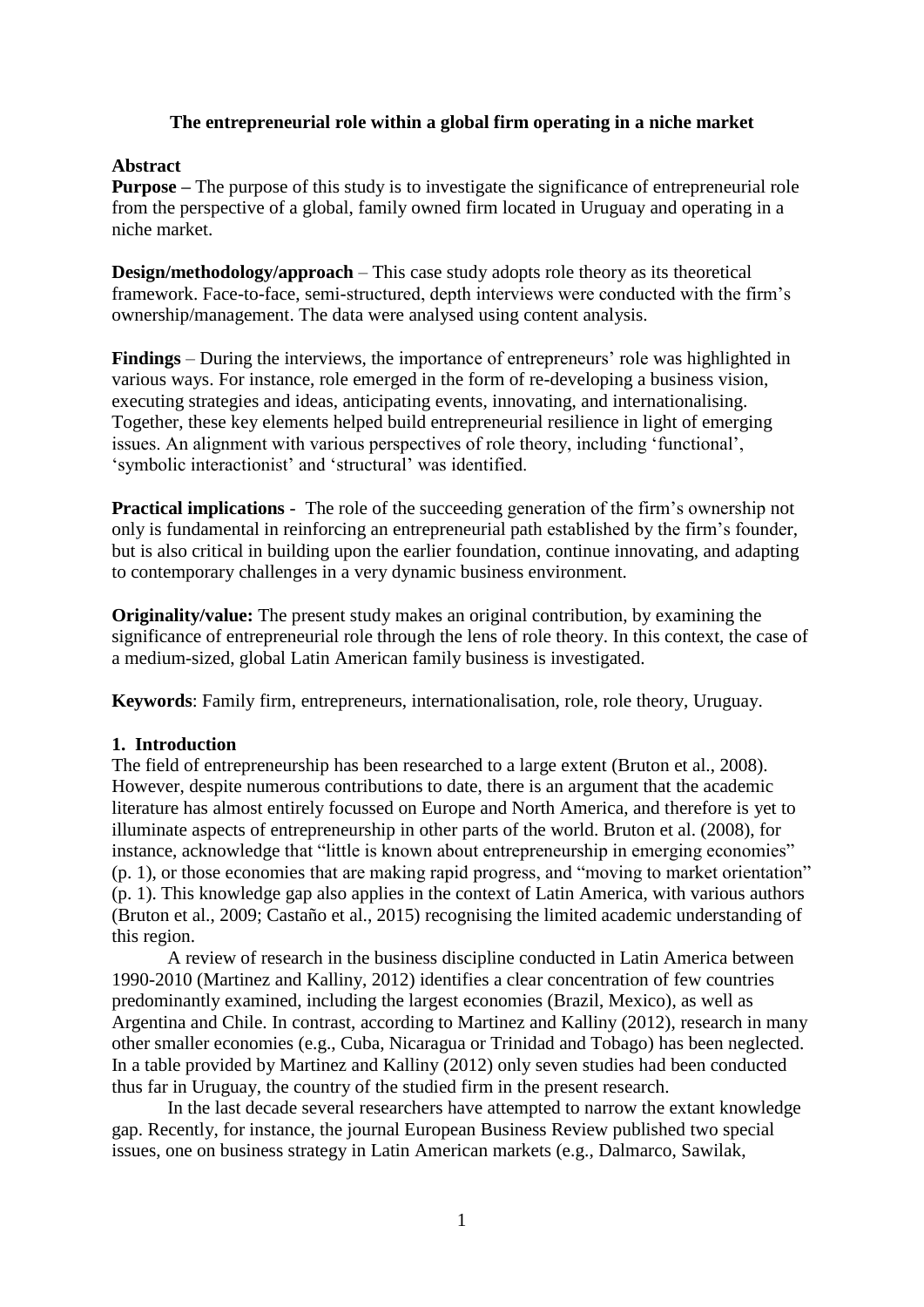Hulsink, and Brambilla, 2015), and one on business strategies in Latin American markets (e.g., Vidor, de Medeiros, Fogliatto, and Tseng, 2015).

Earlier, Brenes and Haar (2012) presented a list of contributions focussing on eight countries in the region. Among these contributions, Pradilla (2012) documents the various challenges affecting Argentina's economy, with cycles of massive company closures, particularly between 1996 and 2002, a partial recovery in the years 2003-2009, and a negative trend again in 2010. Acs and Amorós (2008) explore Latin America's economic growth between 2001 and 2006 to analyse competitiveness and entrepreneurial dynamics. These authors conclude that Latin American nations face negative impacts "on international orientation entrepreneurship" (p. 319) with important implications for public policy. A subsequent study (Amorós et al., 2012) underlines the need for Latin American firms to transform from low value-added new business focusing on local markets, which typically only promote self-employment, "into strong, innovative networked firms competing globally" (p. 249).

The present exploratory case study is concerned with examining the importance of entrepreneurial role as the basis of internationalisation efforts, and by doing so also contribute to the extant literature on Latin American firms. The study investigates entrepreneurial role in the context of Black River Caviar, a Uruguayan family firm involved in a niche market, with significant global exposure. One overarching research question will be addressed in the context of the firm's internationalisation strategies:

How important is the role of the family entrepreneurs, particularly in addressing contemporary issues in a very challenging international business environment? This overarching question is then subdivided into four sub-questions: How is entrepreneurs' role important regarding:

The firm's main strengths, to address the demands of a globalised business environment?

The firm's main weaknesses, and address such weaknesses?

Some of opportunities that the firm could exploit, for instance, globally?

Ways to address the main threats the firm faces, particularly in a global context?

Partly given the exploratory nature of the case study, the sub-questions above follow the structure of a SWOT analysis, "an established method for assisting the formulation of strategy" (Dyson, 2004, p. 631). This approach is also partly aligned with earlier research investigating organisational strategy based on SWOT analysis (Duarte et al., 2006; Helms and Nixon, 2010; Jackson et al., 2003; Valentin, 2001). Given that the firm has completed the succession process, from its founder to the family successors, examining the role of these entrepreneurs is significant to the present research. For this reason, the usefulness of role theory (Biddle, 1989; Sieber, 1974) is considered in the context of the chosen firm. This adoption constitutes a first contribution the study makes. New and added knowledge emerging from addressing the questions above represents a further contribution of the study. For example, new insights could identify ways in which a global family firm is coping with the demands of internationalisation. Moreover, the findings could help inform several stakeholders, including other family businesses, researchers, and government agencies on family business strategies, which could result in building resilience, or in achieving more competitiveness. The resulting findings could also assist in designing innovative practices, including training, education, or in identifying the need to execute other strategic alternatives, such as those through government support or bank loans. Together, the findings could be conducive to helping improve family firms' existing infrastructure.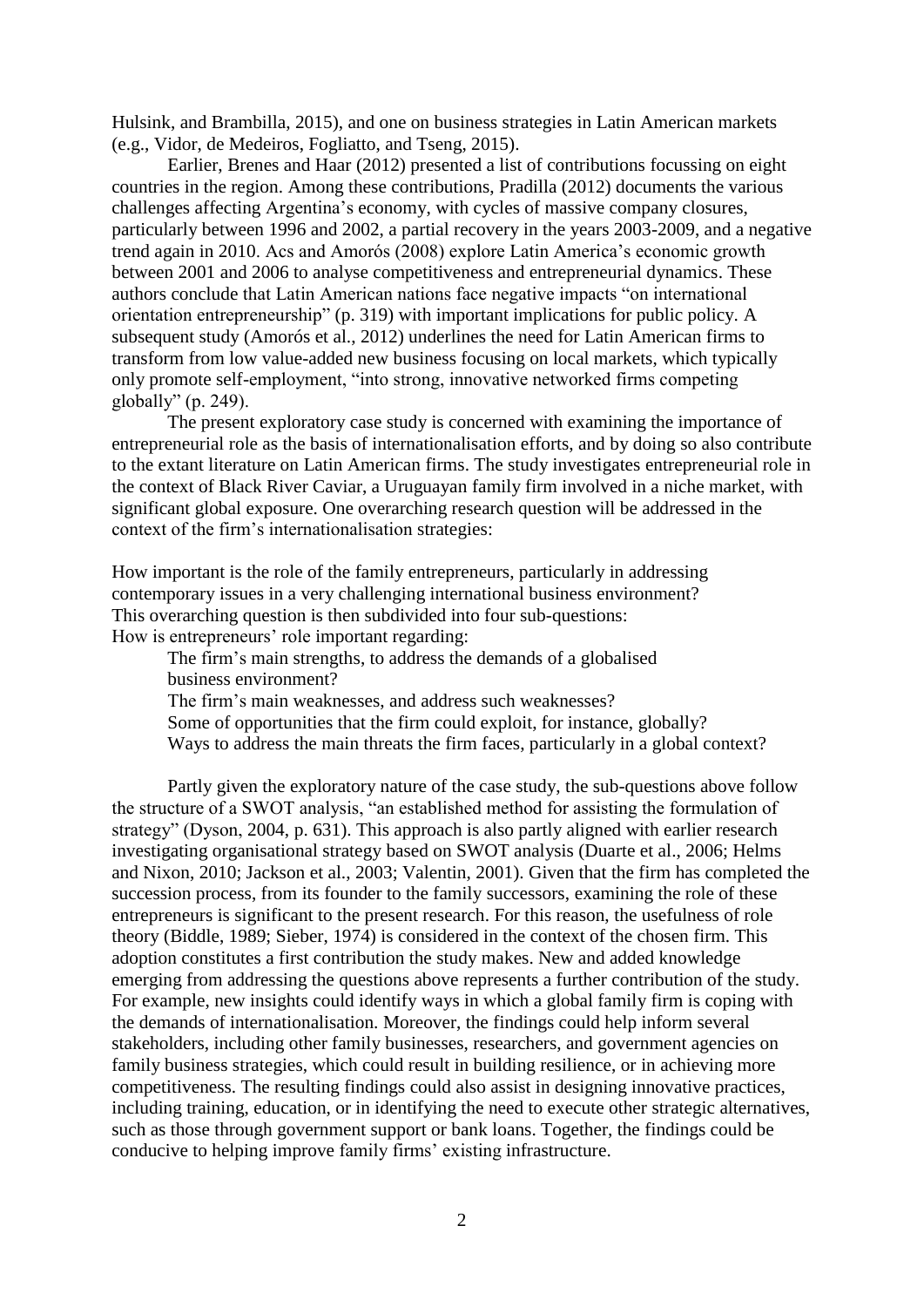## **2. Literature Review**

## *2.1 Theoretical underpinnings*

Various theoretical frameworks have been proposed to study entrepreneurship, as well as understand business enterprises, including resource-based theory of the firm, transaction costs, and agency theory (Jackson and Schuler, 1995). Agency theory, for instance, posits that cooperation and communication within firms are promoted by family owners-management, potentially guarding against opportunism, sparing the expenditures of paying incentives, or "the need to closely monitor management" (Schulze et al., 2003, p. 474). Thus, agency theory helps inform relationships between the management and ownership of firms (Heck et al., 2008).

The aspects of firm succession, as well as succession planning have also been investigated from a theoretical perspective (Dyer and Handler, 1994; Jaskiewicz et al., 2015), and, among other concepts, have been explained through that of 'imprinting'. Indeed, in referring to earlier work by Stinchcombe (1965) Marquis and Tilcsik (2013) indicate that imprinting helps describe "how organizations take on elements of their founding environment and how these elements persist well beyond the founding phase" (p. 196).

In contrast, knowledge gaps in theory building are also identified. Jaskiewicz et al. (2015), for instance, state that "no theory explains how… families nurture transgenerational entrepreneurship" (p. 29), or the act of being entrepreneurial across many family generations (Jaskiewicz et al., 2015). In a similar vein, Bhalla et al. (2006) identify lack of theoretical underpinning in family business research, particularly in regards to strategy.

## *2.2 Role theory*

According to Biddle (1986), role theory is concerned with one of the most important characteristics of social behaviour, namely, that humans behave in predictable or even in different ways depending on the situation or on "their respective social identities" (p. 68). Role theory also encompasses various concepts. These concepts include expectations or 'scripts' for behaviours assumed by others and "adhered to by performers" (Biddle, 1986, p. 68), identities or 'parts' implicit to participants, and characteristic social behaviours. Thus, the notion that expectations are triggers of behaviour is prevalent in role theory (Biddle, 1986). Moreover, expected behaviours should be defined relative to other individuals occupying positions in a social structure (Solomon et al., 1985).

Sieber (1974) posits that roles carry certain duties and rights. Sieber (1974) also explains that 'inherent' rights are built-in to roles, while other 'emergent' rights can arise from regular interactions with other role partners. Unsurprisingly, role can be interpreted as being a resource (e.g., Collier and Callero, 2005). However, in discussing the work of Goode (1960), Sieber (1974) cautions that individuals can accumulate multiple roles, which may lead to social instability and psychological stress.

The work of Biddle (1986) is significant to the present study in that it presents five perspectives of role theory. First, under functional role theory, the focus is on characteristic behaviours of individuals occupying social positions within stable social systems. Roles can be considered as shared and normative expectations prescribing and explaining behaviours (Biddle, 1986). Second, 'symbolic interactionist' role theory emphasises the role of different actors, the evolution of roles by means of social interactions, and cognitive concepts that help social actors interpret and understand their conduct and other actors' conduct (Biddle 1986). Moreover, actual roles are believed to reflect attitudes, norms, negotiation and contextual demands (Biddle, 1986).

Third, under structural role theory, Biddle (1986) posits that, contrary to norms and other expectations of conduct, more attention has been paid to social structures. These structures are considered in the context of stable organisations composed of sets of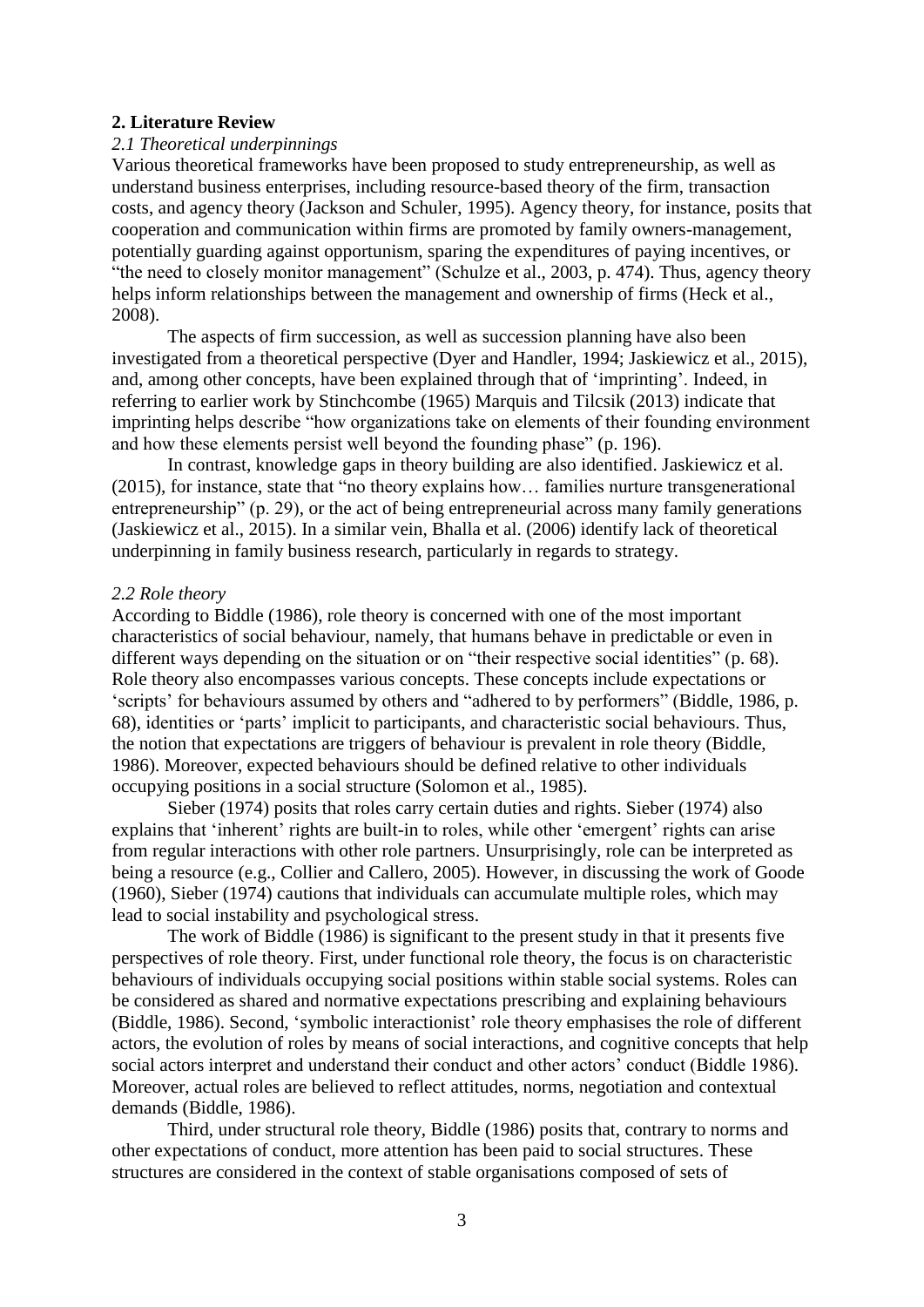individuals sharing similar, patterned behaviours (or roles) "directed towards other sets of persons in the structure" (Biddle, 1986, p. 73). Together, these concepts may result in formal discussions of a variety of concerns, such as exchange relationships, social networks, or role sets (Biddle, 1986). In this regard, Solomon et al. (1985) discuss the significance of complementary roles in forming role sets. These authors use the example of a bank teller to illustrate his/her complementary roles, which could include a branch manager, co-workers or customers. Overall, structuralist role theorists primarily focus on the social, as opposed to, the individual environment (Biddle, 1986).

Fourth, organisational role theory emphasises the significance of social systems that are hierarchical, task-oriented, and pre-planned (Biddle 1986). Roles in these organisations are thought to be related to known social positions, and to result from normative expectations. Further, because the sources of norms can be numerous, individuals may be "subjected to role conflicts" (Biddle, 1986, p. 73), resulting in strain, an aspect also highlighted in earlier research (Goode, 1960; Sieber, 1974). Indeed, in humans' pluralistic and modern culture, having or performing multiple roles is common (Lynch, 2007). As a result, the typical social actor is faced with organising and negotiating numerous roles, such as being a colleague, employee, spouse, friend, or neighbour (Lynch, 2007). Finally, cognitive role theory is associated with relationships between behaviour and role expectations. Research on this theoretical perspective has emphasised social conditions that may lead to expectations, impacts "of expectations on social conduct" (Biddle, 1986, p. 74), and to implementing techniques to measure expectations.

#### *2.3 Role theory in an organisational/business context*

To some extent, role theory has been considered in the business management literature. For example, in the discipline of service marketing, Solomon et al. (1985) present some of the implications of the theory when they underline predictability and role expectations as powerful elements to understand "the nature of the service transaction" (p. 108). The authors therefore conclude that marketers could examine inconsistencies of 'scripted behaviour' in order to draw positive or negative consequences. At the same time, Solomon et al. (1985) present various propositions with potential value in service encounters. Two of the propositions are particularly suggestive in service transaction situations: a) service encounters can be considered role performances, and b) the similarity of roles "is a potential basis for classifying services" (p. 108).

Griffin et al. (2007) highlight the importance of role theory to address the problem identified in previous research (Jackson and Schuler, 1995) of explaining how organisational contexts may shape and constrain behaviours considered valuable in organisations. Indeed, Griffin et al. (2007) suggest that the theory could be useful "as an effort to describe the full set of work responsibilities in a role" (p. 329), as well as in incorporating both individual work behaviour and the organisational context.

Similarly, role theory has been adopted to explain international business scenarios, with Johnson and Duxbury (2010), for instance, incorporating the theory to study organisation expatriates' boundary-spanning role. Partly in line with Biddle (1986), Johnson and Duxbury (2010) first explain that role theory describes organisations as social systems; the behaviour of system members is directed and limited by expectations of different "constituents with whom individuals interact in performing their jobs" (p. 30). Johnson and Duxbury then use the term 'role set' to refer to salient constituents interacting with other individuals while performing roles. Further, in discussing earlier work (Katz and Kahn, 1966), Johnson and Duxbury (2010) posit that individuals occupying positions "for which some members of the role set are located in a different organizational system" (p. 30) typically hold 'boundary-spanning' roles. Consequently, role theory helps locate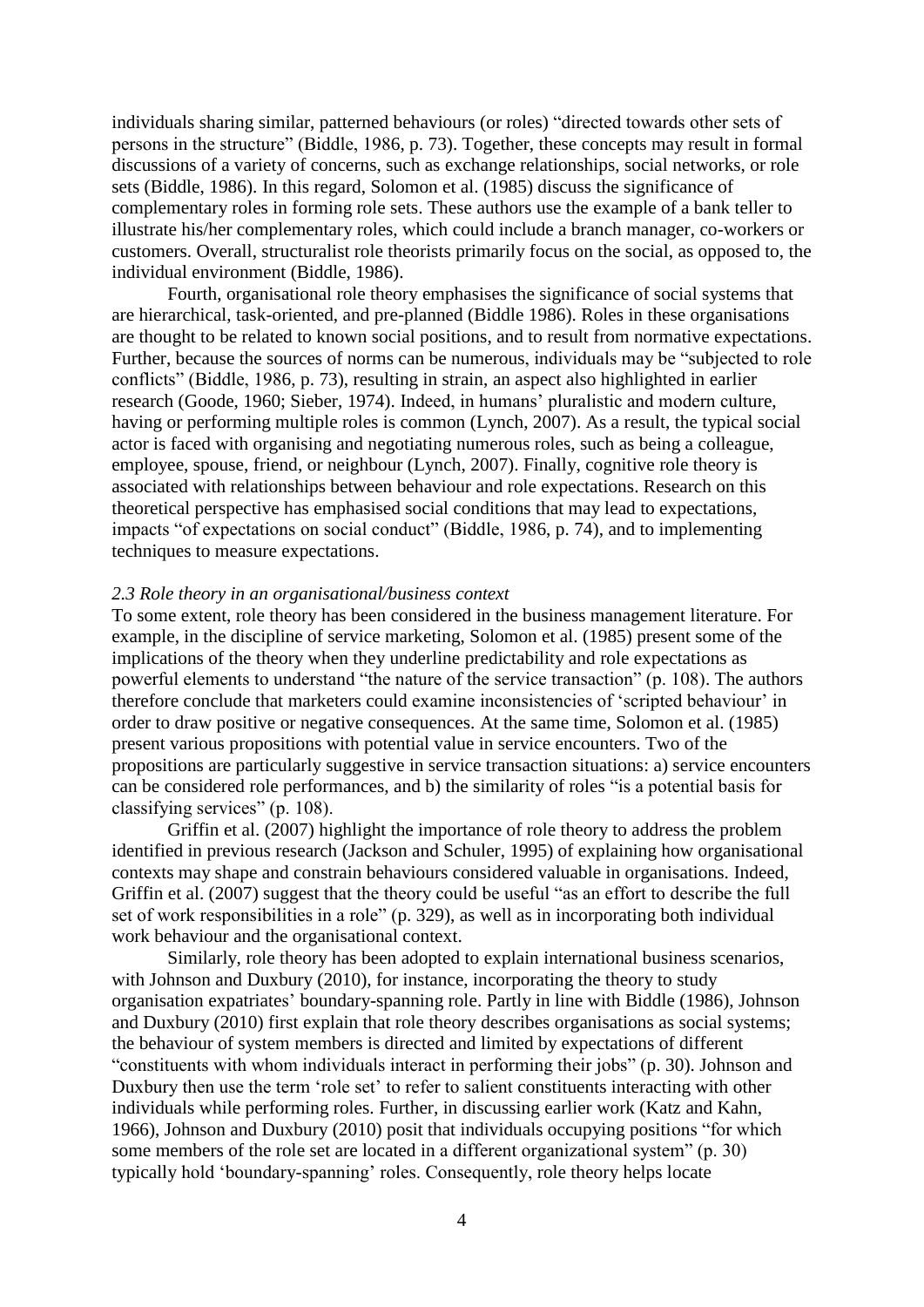organisations' adaptive functions in activities of individual boundary-spanning workers, who through their jobs become involved in exchanges with external agents for purposes of completing transactions (Johnson and Duxbury, 2010).

In the following exploratory case study, role theory will be adopted to examine the case of a Uruguayan family business involved in internationalisation activities. Moreover, based on the above review of role theory, a theoretical framework is proposed in the context of the present study (Figure 1). First, the firm is depicted as being influenced both by the earlier founder and the current successors; thus, role is the variable influencing the firm's strategies, both past, under the founder, and present, under the new ownership. Entrepreneurial role is also significant, namely, in resulting in a number of initiatives or strategies. The bundle of strategies utilised since the firm's outset, including as a response to opportunities and threats (SWOT analysis), are suggested to lead to different outcomes and implications for the firm's long-term sustainability.

Figure 1 Here

#### **3. Materials and methods**

#### *3.1 The research context and approach*

The study investigates the case of Black River Caviar (BRC), a second-generation family firm operating in Uruguay, a country located between Argentina and Brazil. Uruguay has a population of of 3.4 million inhabitants, and is predominantly an exporter of meat and agricultural products (Australian Government, 2014; Chamber of Industries of Uruguay, 2015).

The focus of the present research, in that only one firm was examined, suggested the use of a qualitative method. Within this method, case study research (Eisenhardt, 1989; Yin, 1994, 2014) was the chosen approach. Yin (2014) provides various insights regarding case study research. In particular, Yin (2014) outlines the preferred situations to use a case study approach when: 1) the fundamental questions are of a 'how' or 'why' nature, 2) researchers have limited or no control over events of a behavioural nature, and 3) when the focus is on contemporary as opposed to historical phenomena. These three key situations are applicable to the present study.

With regard to Yin's (2014) first point, the overarching question in this study examines the 'how' in the context of the firm's strategies to address opportunities and challenges. Moreover, the research is concerned with strategies the firm uses and executes to build resilience and long-term sustainability. To address these aspects and design the research questions, literature considering the SWOT analysis was consulted (e.g., Duarte et al., 2006; Helms and Nixon, 2010; Nair and Prasad, 2004; Valentin, 2001), as was research focussing on themes of direct interest and relevance to the present study. Thus, the study integrates research on export behaviour among small and medium enterprises (SMEs) (Préfontaine and Bourgault, 2002), and aquaculture development (Rimmer et al., 2013).

According to Patton (2003), qualitative methods include data collection methods such as open-ended, in-depth interviews, written documents and direct observation. Within qualitative methods 'evaluation case studies' are helpful in explaining events that happened, to whom they happened, and their consequences (Patton, 2003). Earlier, Patton (1990) stated that, if selected purposefully, typically, qualitative enquiry may include the in-depth focus "on relatively small samples, even single cases  $(n=1)$ " (p. 169). The term 'purposeful sampling' is based on the notion that, by selecting information-rich cases, researchers can significantly learn "about issues of central importance to the purpose of the research…" (p. 169). The choice of selecting a limited number of key informants in the present study is aligned with Patton's (2003) points.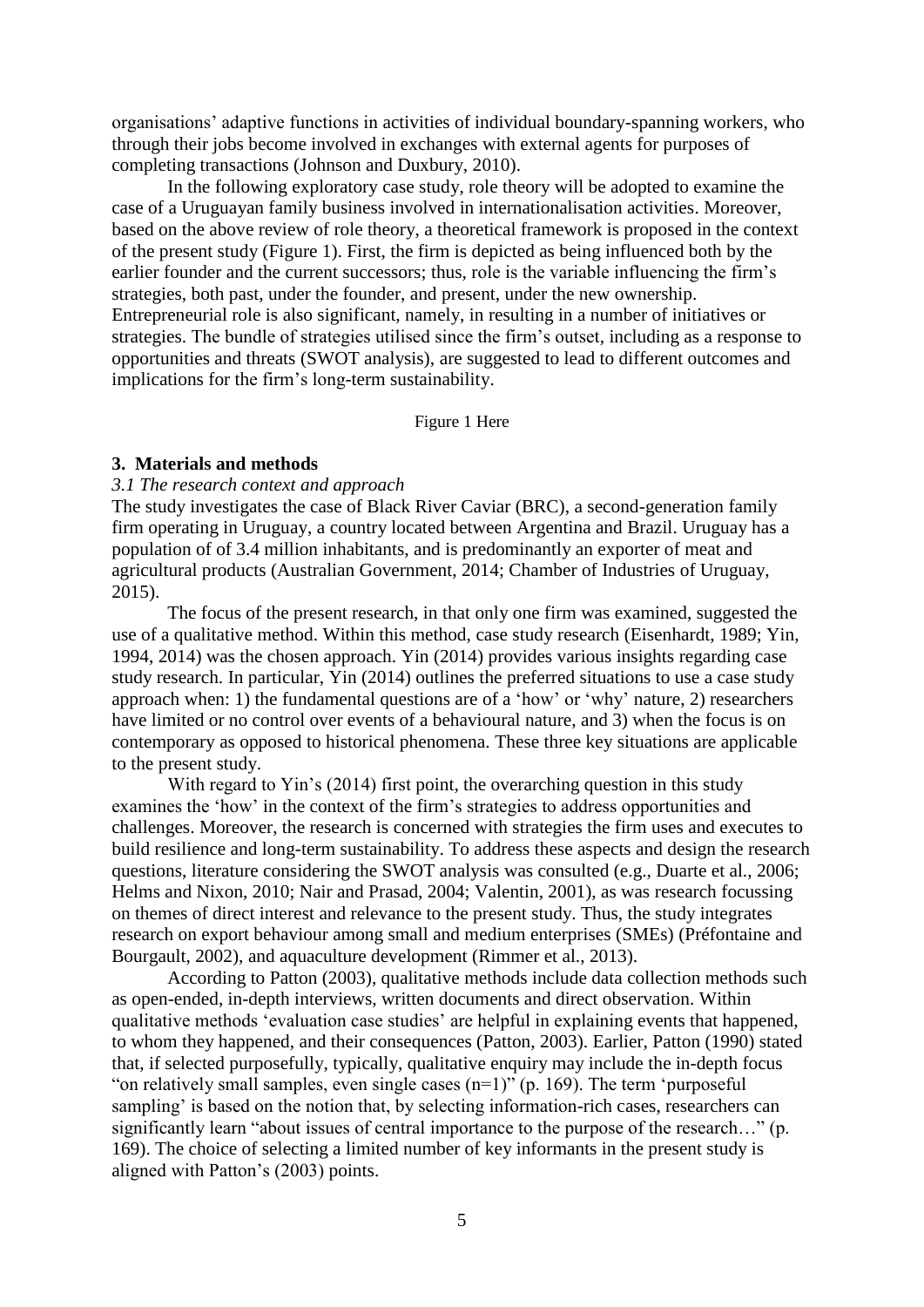#### *3.2 Data collection and analysis*

Through various meetings with different chambers of commerce located in Uruguay's capital, during December of 2014, the researcher learned about internationalisation activities of the firm under examination. An informal visit to the firm's main office was followed in the following days by preliminary contact by email. The message addressed to the firm's ownership explained the purpose of study, and invited both members of the management and ownership to participate. These efforts resulted in an initial in-depth, unstructured, face-toface interview with the firm's general manager in mid-December of 2014. During this interview, the subsequent availability of one of the firm owners was communicated to the researcher; consequently, a second interview was organised and carried out a week later. Both interviews were digitally recorded with participants' agreement. The interview with one of the business owners (P1) and with the general manager (P2) lasted 90 and 45 minutes, respectively.

The data collection process was complemented by subsequent email communication with these respondents, consulting firm brochures, firm website information, written as well as audio-visual material, including short videos, and industry reports about the chosen firm. The interviews were transcribed verbatim, and then translated into English by the researcher, who is bilingual. Content analysis (Neuendorf, 2002; Weber, 1990) was used in the process of identifying different emerging threads from the findings, including content related to the SWOT analysis (e.g., Figure 2). Hsieh and Shannon (2005) define qualitative content analysis "as a research method for the subjective interpretation of the content of text data through the systematic classification process of coding and identifying themes or patterns" (1278).

Selecting only one firm as a case study, and interviewing two key informants was very useful in understanding more in-depth developments of the firm's actual internationalisation activities, its strengths, weaknesses, as well as opportunities and threats in its operating environment. However, the overall findings may not reflect or represent other family companies in similar or different industries, in Uruguay or elsewhere. Earlier research (Mickelson and Worley, 2003) identifies the limitations of case studies in terms of not allowing for generalisations to larger populations, or investigating "cross-sectional data patterns" (p. 254). Therefore, despite the potentially valuable insights gathered in the study, the findings may not be generalizable, and therefore should be treated with caution.

#### *3.3 Demographic characteristics of the studied firm*

Information collected during the interviews and through written/electronic information indicates that the firm has existed since 1966. Further, this enterprise was founded by one individual, and later inherited by the four children. Moreover, the 'new' ownership is composed of individuals in their late 30s and early 40s; all four children also perform different tasks at the firm, including marketing, quality control, and overseas/international trade (P1). While not involved in ownership, P2's role as a general manager is also important to the present study, particularly as this individual has worked for the firm for over five years.

Traditionally, the firm was a maritime agency, serving as a merchant provider for vessels, particularly foreign vessels; in addition, fishing was and still is part of the firm's activities. Thus, from its inception, the characteristics of the studied firm align with various definitions of 'global born', 'born-global' firms, and international new ventures. In the context of SMEs, which is directly related to the studied firm, Weerawardena, Mort, Liesch and Knight (2007) suggest that born global firms are those undertaking "international business from an early stage in their development" (p. 294). Fan and Phan's (2007) definition is also applicable to this study, in that a born-global firms are those allocating at least 20% of their initial "production capacity to international markets at inception" (p. 1116). Further,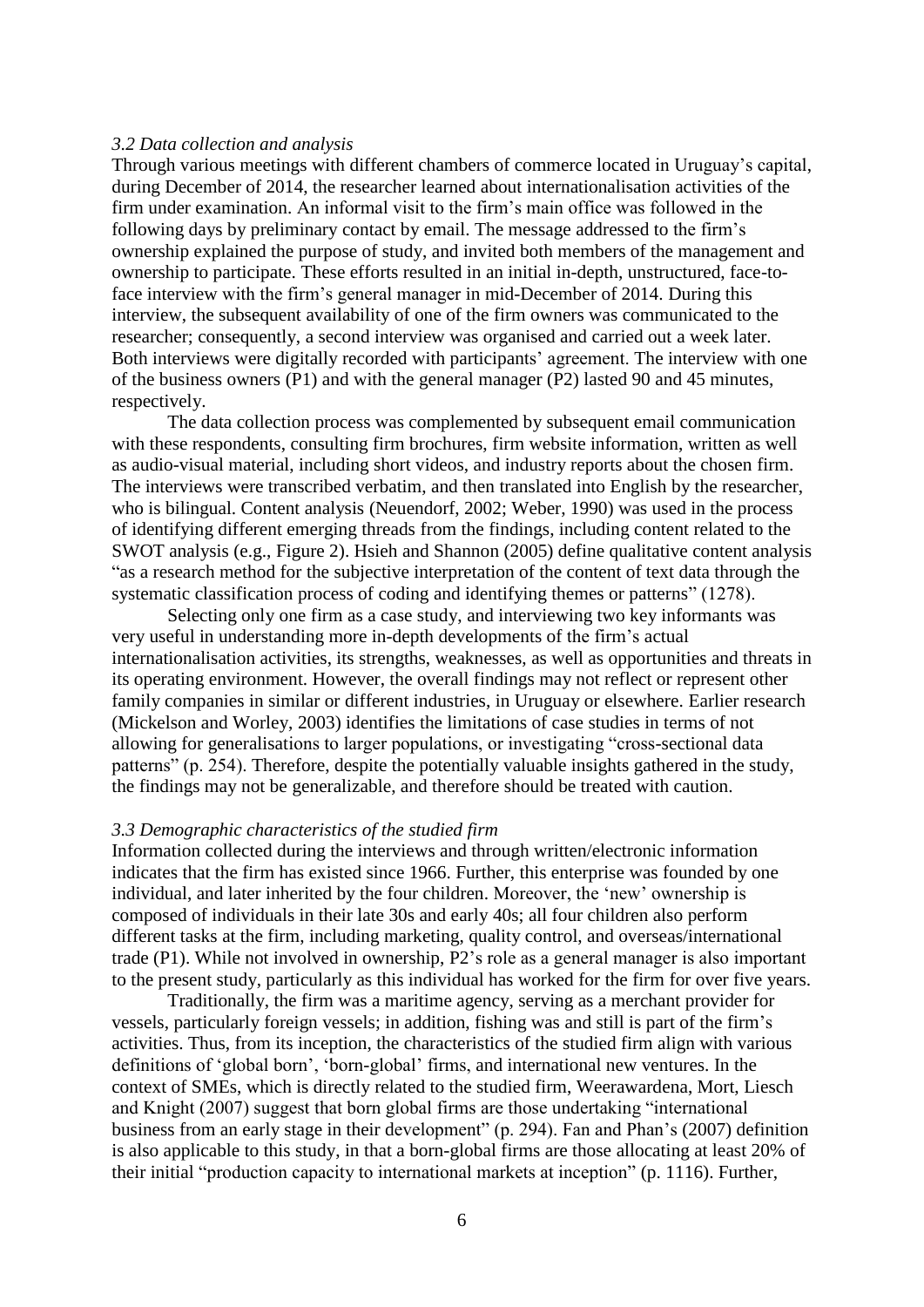Oviatt and McDougall (1994) define 'an international new venture' as "a business organization, that, from inception, seeks to derive significant competitive advantage from the use of resources and the sale of outputs to multiple countries" (p. 49).

Over time, the firm's traditional focus and operations have become more marginal once caviar production started around the year 2000. Today, the firm exports caviar to numerous consumer markets around the world, including North America, Europe, and Japan. Thus, arguably, the 'new' focus of the firm also aligns with Oviatt and McDougall's (1994) notion that "New ventures with limited resources may also compete successfully in the international arena" (p. 46).

BRC also provides employment for 30-50 individuals depending on the stage of the production cycle. Thus, the size of the firm is considered medium for Uruguay's standards, or between 20 and 99 employees (Gatto, 1999). The generated employment directly supports 40 families, who predominantly live in and around the firm's production facilities in the township of Baygorria, near the Black River, Uruguay.

### **4. Results**

#### *4.1 Role in the context of strengths and weaknesses of BRC*

Figure 2 summarises the different key elements that emerged regarding each section of the SWOT analysis. During the interviews, it became apparent that a series of key earlier events significantly shaped the firm's direction and destiny. These events also and clearly demonstrated the entrepreneurial spirit and the role of the entrepreneur, particularly in terms of finding ways to face existing challenges and overcome these, thus, building resilience. First, under the traditional business model of servicing vessels, including overseas fleets, the firm's founder had established networks with whaling expeditions from the former Soviet Union (1960s-1980s). These networks strengthened over the decades, and information sharing between the founder, fishing companies and scientists increased, leading to a common knowledge of the potential for trialling and establishing sturgeon production in Uruguay. The involvement of Soviet fish farming experts and scientists was fundamental in this process. Moreover, according to the participants, through many years of investigations, the experts and scientists identified the possibility of recreating the natural environment of sturgeons, one of the fish species growing caviar eggs, on Uruguayan soil.

P1 further explained that, the strong ties between the firm's founder and the Soviet experts/scientists led to specific plans to develop a facility to grow sturgeons. These plans were also a result of reactive measures or fears that, if the Soviet Union were to collapse, wild sturgeons, already facing massive indiscriminate fishing, might inevitably become extinct as in other Northern Hemisphere regions and countries. While the opportunity arose for the firm to consider sturgeon/caviar production, a long trial and error process started, which illustrates several fundamental weakness the firm had to face to develop its production. Moreover, and as P1 explained, being mainly merchant intermediaries, rather than typical fish farming operators, the firm lacked vital know-how, infrastructure, and marketing expertise. Unsurprisingly, from 1995 and over the next years, various failed attempts were made to produce sturgeons (P1): *"we had to 'reinvent the wheel' four or five times, with various refinements; and then, all of a sudden we found solutions to old problems in fish farming from the perspective of someone who does not know anything about it."*

The comment illustrates that these initial weaknesses helped the ownership build resilience and exploit some of the firm's strengths. First, being a non-traditional fish farming firm also shaped the role of the entrepreneurs, forcing them to look beyond the scope of a fish farming venture, to circumvent intermediaries and export as directly as possible to final consumers. P2 referred to the nature of the local entrepreneurs, whereby improvisation is often the only strategy. In the case of BRC, improvisation indirectly helped pave the way to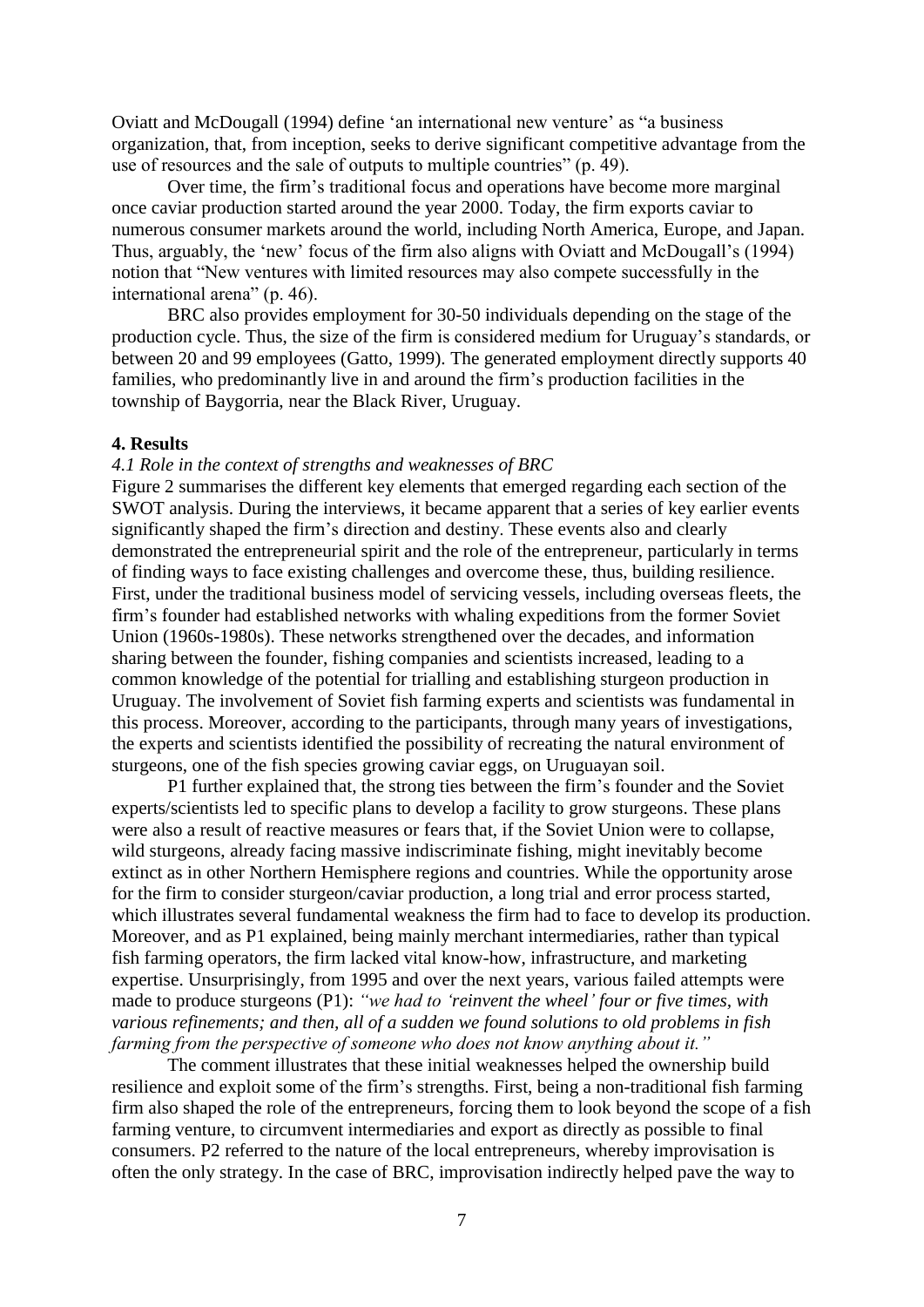build strengths: *"Not knowing almost anything about sturgeon farming and reproduction to some extent became an advantage, because it allowed us to develop techniques and technologies over the years that until recently did not exist in this industry… in addition, we have developed water circulation and even produce the feed for the sturgeons."* These comments were also mirrored by P1, who suggested that, originally *"nothing was planned… everything occurred through spontaneous conversations [with Soviet fishing expeditions/scientists]..."*

The firm's entrepreneurial background and its ability to adapt to a totally new commercial objective are vitally complemented by the environment where sturgeons are grown, which replicates to a great their own natural environment. This replication of the natural habitat of the fish allows for high levels of water quality, which respondents acknowledged as being a major source of competitive advantage. Commitment to product quality improvements, coupled with continuous promotional and marketing efforts, and building or working with already existing distribution and other networks, are additional strengths. Similarly, the existence of 'stock regulators', or trustworthy distribution contacts in Europe or Southeast Asia, enables prompt transportation and final product delivery, key elements in preserving freshness, and in building a sense of trust and reliability.

The findings above illustrating the continuous process of finding ways to build the firm's resilience are aligned with the entrepreneurship literature. For example, Barth (2003) explains that, from an organisational and contingency theory perspective, firms need to find an appropriate fit within and among various contextual factors, including technology and the environment, as well as design and structural factors, represented by strategy models, and complexity, respectively.

## Figure 2 Here

## *4.2 Role and recognising opportunities and threats*

P1's suggestion that *"one cannot stop; this business environment is incredibly dynamic… you simply cannot take your eye off the ball..."* clearly emphasises the complexity of the caviar industry. This complexity consequently alerts or conveys messages to the entrepreneur regarding potential opportunities as well as threats. Thus, the role of the entrepreneur, namely, in addressing such business environment becomes crucial. One key aspect emerging from this section was that, for every threat acknowledged, participants either identified potential mitigation strategies, or opportunities to be tapped into. This aspect also illustrates the interrelated links between opportunities and threats, which partly aligns with research by Yüksel and Daĝdeviren (2007) when the authors studied the alleged dependency among (SWOT) factors.

First, climate change was mentioned as an already omnipresent threat. Indeed, P1 and P2 mentioned that the changes observed in the water temperature could have severe impacts on the maturing process of sturgeons. In response, and mirroring the vital aspect of entrepreneurial role, the firm established relationships with a local university, as well as with various members of the international scientific community to find ways to adapt to the effects of climate change. In doing so, opportunities are created to safeguard the sturgeon species, and build business resilience. Another threat was competition, particularly from cheaper, lower quality caviar from emerging producing countries. Moreover, competition was perceived to be growing externally as well as internally, with another caviar firm in Uruguay currently in its very early developmental stages. Préfontaine and Bourgault (2002) also identify the threat of competition when they investigate strategy and export behaviour among North American small and medium enterprises. However, despite internal competition slowly looming in the horizon, there was a perception of turning this potential threat into an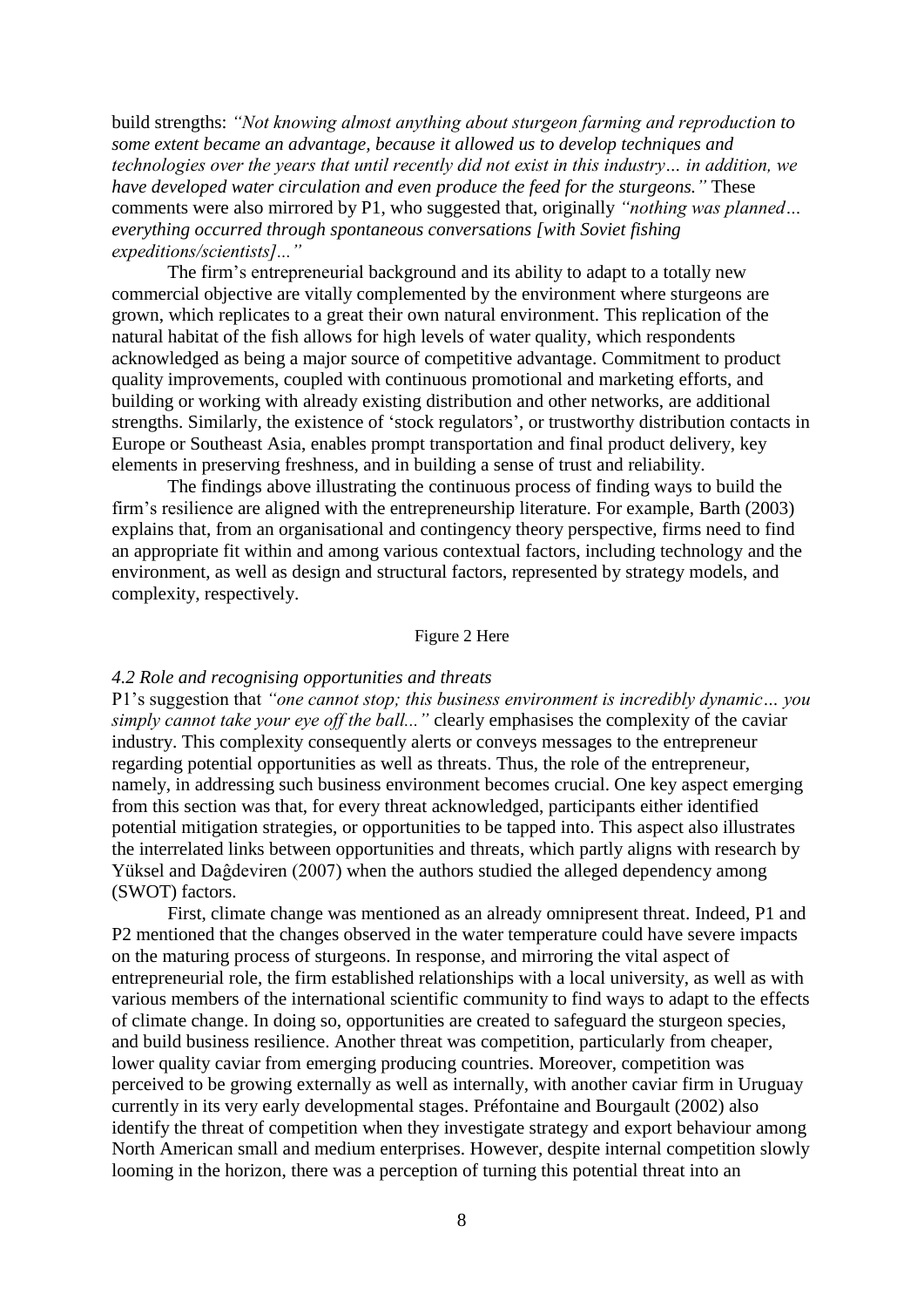opportunity (P2): *"Competition from another local firm helps reinforce and further promote the fact that Uruguay is an emerging caviar producer."*

A further threat is illustrated by the lingering economic crisis in various important caviar-consuming market economies, which, to a great extent, resulted in a product image crisis (P1): *"The caviar industry is in crisis… First, given the unstable economic situation there is little cause for celebration [among high-end consumers]. Second, those who could celebrate do not like being seen celebrating, and therefore avoid consuming caviar in public*..." Participants also reflected on the fact that Uruguay is little known overseas, in particular, for such a niche product as caviar. This lack of knowledge internationally is compounded by the relative geographic isolation of Uruguay, distant from the main caviar consumer markets, which results in various logistic challenges, with clear implications for temperature and other product controls, from production to end consumer markets.

In response, the role of the entrepreneur once again emerged. Moreover, the firm's continuous search for demanding consumer markets has sought to minimise the above challenges. For instance, maintaining shipping time of caviar to a maximum of 48 hours anywhere in the world, while a challenging undertaking given Uruguay's geographic isolation, is achieved by a rapid mobilisation of the product from the farm to the airport. In this process, strategies are in place to control the temperature of caviar shipments at the airport's facilities. Having trustworthy networks of distributors overseas has allowed for collecting and delivering the product within time demands. In addition, the continuous search for demanding consumer markets is demonstrated by an agreement successfully reached with Japan in 2012, which has enhanced the image of the brand. P1 explained, that, *"while Japan is not our most important market in terms of sales, it is one of the most important for its rigorous quality demands. Setting foot on Japan is what many [firms] want… The knowledge that you are selling in Japan opens doors in other markets… Other clients know that, by selling in Japan, you have complied with a number of very strict quality control rules."*

Given the increasing perceptions of quality of the caviar, respondents explained that the firm is able to achieve higher prices than its competitors, further strengthening its image as a provider for high end consumers. This pricing and image-enhancing strategy is at the same time helping address the increasing production costs of caviar, which was also identified by respondents as a challenge. A further threat, which the firm faced for many years, was the existing negative consumer perceptions of caviar produced in farm environments. Through the firm's achievements and positioning in very demanding consumer markets, however, such perceptions are no longer considered a disadvantage. For instance, at caviar blind tastings, the firm's product is often believed to be from wild sturgeons; consequently, it can successfully compete with caviar producers from other, more traditional producer countries. Clearly, these quality standards have also been the result of entrepreneurial roles, leading to specific initiatives, as well as to the consideration and implementation of innovative strategies. P1 and P2, for instance, mentioned the firm's selfdeveloped technologies capable of identifying the full life cycle of the female sturgeons, the actual 'producers' of caviar eggs, by means of traceability. Moreover, traceability technology allows for identifying the optimal growth cycle of the fish, its maturation peak and the size of its eggs, with clear positive impacts on the quality of the final caviar product.

## **5. Discussion**

Various elements of the SWOT analysis presented, such as the firm's strengths, and ways in which entrepreneurial role led to strategies to address threats and transform these into opportunities (Figure 2) are aligned with various perspectives of role theory (Biddle, 1986; Sieber, 1974). First, the functional and symbolic interactionist perspectives are illustrated in the founder's status as the maritime agency's owner, and its involvement in international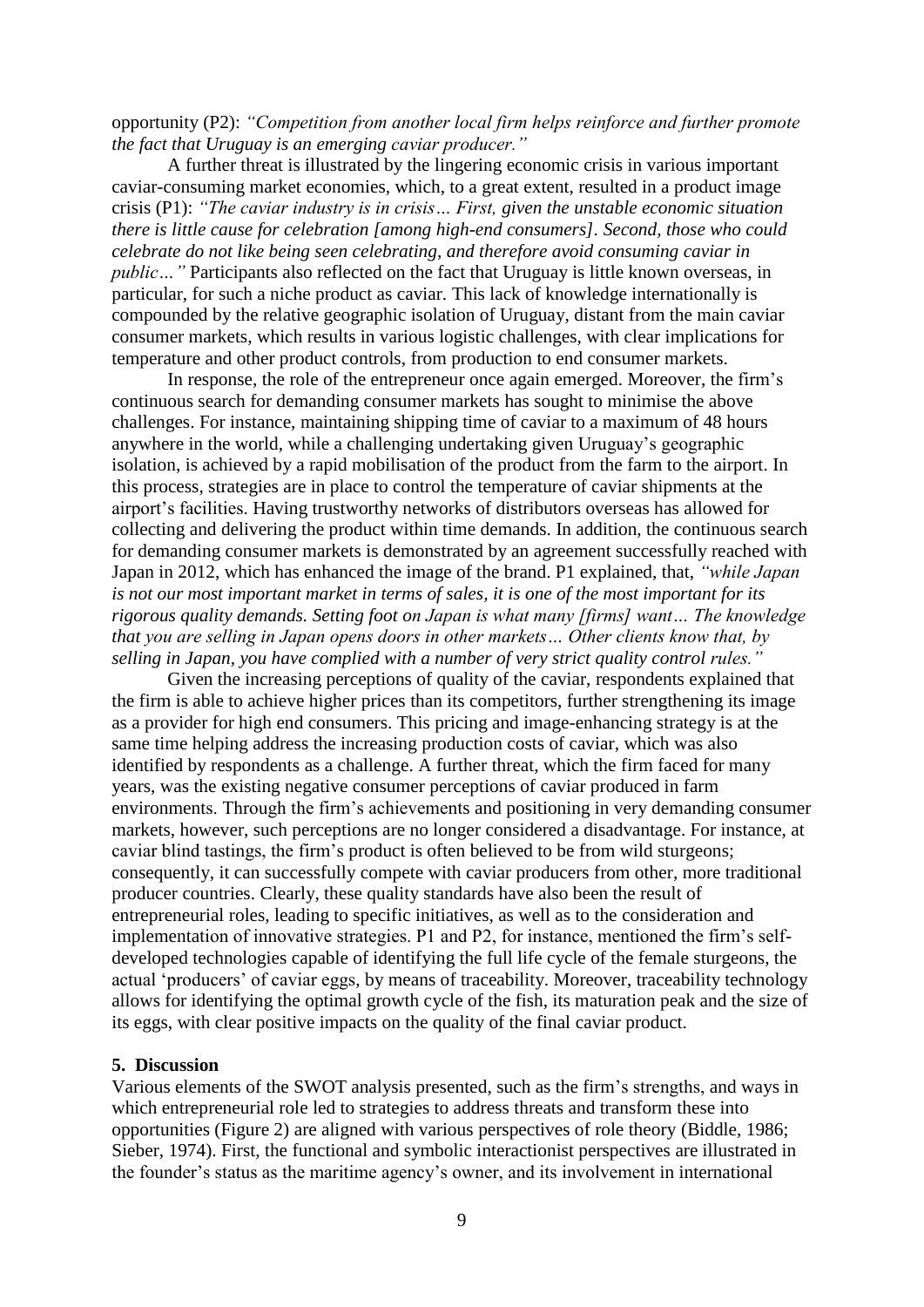trade as a merchant and as a provider/supplier for vessels. As P1 stated: *"Usually, I refer to my father because we inherited his mission; all we do is reinforce this mission further and operationalize it."* This comment, which again clearly denotes the significance of entrepreneurial role, in this case, through the display of particular behaviour, is in accordance with Sharma et al. (2003a). These authors explain that agreement among firm successors to maintain their involvement in the family business, their intention to develop succession planning, and "acceptance of individual roles" (p. 667) are key factors in enhancing satisfaction with the succession process. The comment also reflects past research (Sharma et al., 2003b) which concludes that succession planning is more "the result of push by the successor... than of pull by the incumbent" (p. 1).

The structural perspective of role theory also emerges, for instance, by the founder establishing relationships with an industry (Soviet fishing vessels), as well as with the research community, and further developed by the successors. In both cases, collaborators (Soviet vessels, research community) were aware of the founder's social status in Uruguay, and today they are aware of the firm's status. Importantly, as the participants recounted, in the 1980s Soviet vessels were not allowed to dock in neighbouring countries to Uruguay. Being allowed to dock in Uruguay and develop networks led to social, scientific, and overall productive knowledge exchanges, as well as to trade opportunities for the firm. The founder's relationships then evolved through the direct involvement of the new ownership, whereby the successors continued building networks with distributors, consumer markets, other institutions and organisations. Both participants mentioned currently partnering with a local university as well as with the international scientific community to find ways to improve the production and safeguarding of a species threatened in many parts of the world.

The organisational perspective of role theory is also apparent, first, in that the founder fulfilled normative expectations, primarily regarding his partnership with Soviet vessels, and second, through the Soviet scientists' desire to preserve the sturgeon species, albeit in a very different part of the world. These initial exchanges between the firm and overseas groups have been further developed by the successors, and are indicative of the importance of strengthening interpersonal ties. In the case of the studied firm, strengthening of ties is based on three elements underlined by Granovetter (1973): amount of time invested in the relationship, mutual confiding, and emotional intensity.

Further, the founder's early travel to the Soviet Union to purchase the rights of the technology to farm sturgeons, as well as fish farming equipment constituted key events that transformed the firm. As in the case of the structural perspective, equally important are the successors' initiatives to continue evolving, and making improvements to sturgeon production. In reviewing the pertinent literature, Jaskiewicz, Combs, and Rau (2015) notice a common thread in the findings of various studies, in that, on average, family firms are less entrepreneurial, particularly upon the founder's departure. In the case of BRC, however, the findings made seem to be in stark contrast with such notion. Similarly, there is evidence that smaller businesses tend to be less engaged than larger organisations in strategic thinking as they are in business planning (Stonehouse and Pemberton, 2002). However, the long-term strategies, including through technological innovations identified by the participants also seem to contrast as compared to the above research.

As recognised by P1, risk-taking was a significant factor in the firm's destiny and further development: *"Had my father not been an entrepreneur by nature and a bit reckless, this [caviar] venture would have never materialised."* This comment, which underlines the importance of an entrepreneur's role, reinforces the notion that risk-taking tendencies can explain organisations' innovation performance (García-Granero et al., 2015), also in the context of family firms (Naldi et al., 2007). Among SMEs, Kreiser et al. (2010) found that risk-taking propensity is higher in countries with small gross domestic product (GDP), which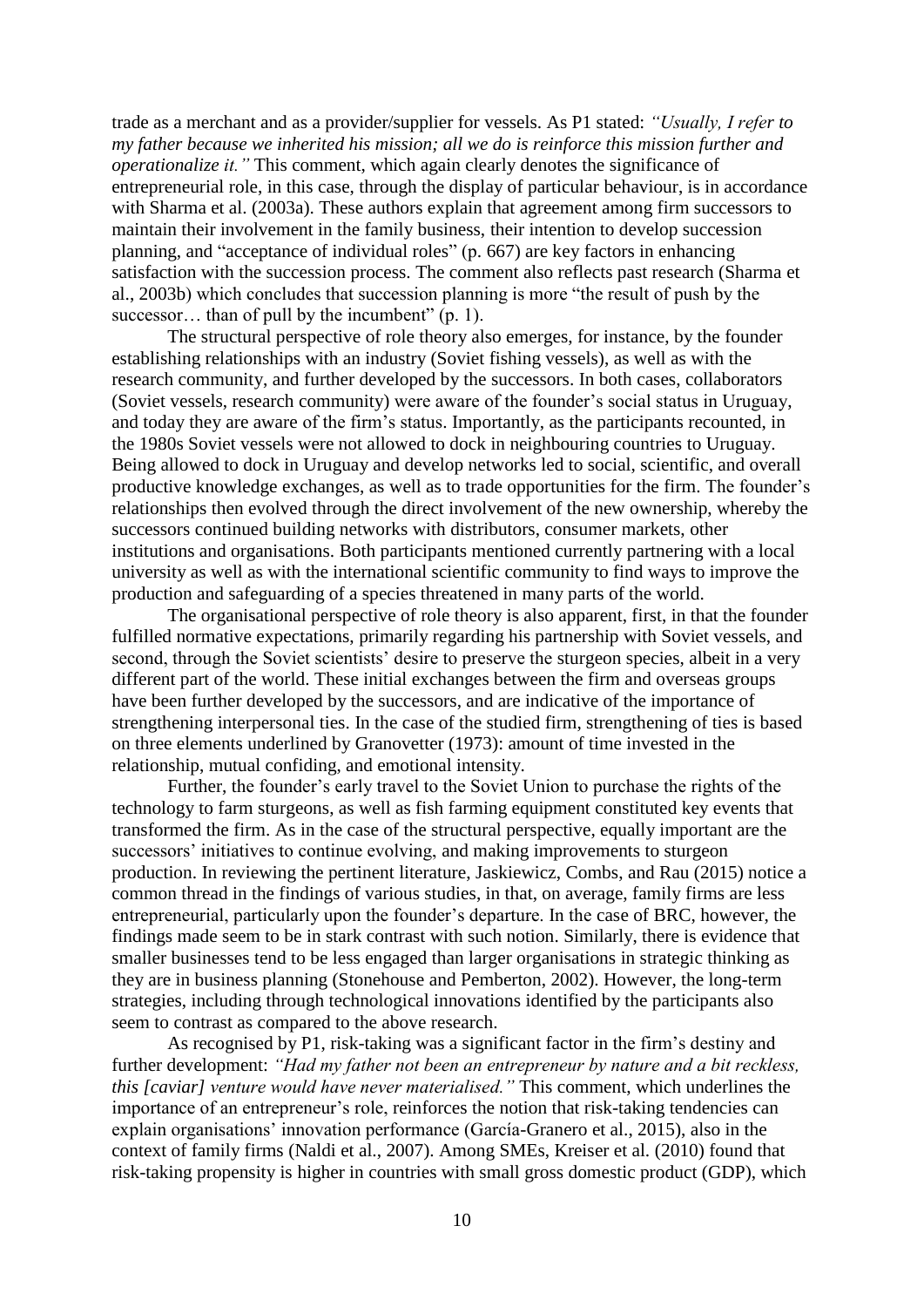may partly explain the above finding. Arguably, risk-taking was translated into the development of technological tools to identify the traceability of the fish, constant technology-based monitoring of the production cycle, the firm's own fish feed production, as well as the firm's ability to enter very demanding consumer markets. Together, all these strategies, most of which are strongly related to entrepreneurial role, contribute to improving its brand's image. Thus, an alignment is also identified with the concept of 'entrepreneurial legacy', a term introduced by Jaskiewicz et al. (2015) to underline a firm's "rhetorical reconstruction of past entrepreneurial achievements or resilience" (p. 29). Jaskiewicz et al. (2015) also theorise that entrepreneurial legacy is a motivational element for the nextgeneration or current ownership "to engage in activities that foster transgenerational entrepreneurship" (p. 29).

A final alignment regards the cognitive perspective of role theory. One social condition potentially triggering expectations by others (Biddle, 1986) is illustrated in the context of the present research by the firm founder's decision- and strategy- to become involved in caviar production, and as a result, radically change the firm's focus. Again, the point presented in the entrepreneurship literature (García-Granero et al., 2015, Naldi et al., 2007) in that risk-taking attitude may have direct implications for an organisation's innovative performance appears to apply in the case of BRC. In addition, an argument is made that the firm's founder had a long-term vision, arguably and clearly anticipating subsequent events. Indeed, P1 recognised that the previous secondary focus before producing caviar, namely, being involved in naval activities as a merchant provider/supplier, was replaced by fishing. However, given the fact that fishing is facing massive challenges has led the firm to progressively abandon this activity, and instead invest and utilise its resources in caviar production. This decision again underlines the significance of entrepreneurial role and its implications on entrepreneurial behaviour. Earlier research (Miller, 1983; Lumpkin and Dess, 1996) discussing entrepreneurial orientation (EO) underlines the importance of proactiveness. This element is referred to by Lumpkin and Dess (2001) in the context of forward-looking, "and acting in anticipation of future demand to create change and shape the environment" (p. 431), and is clearly apparent in the present study.

The firm's investment on resources and subsequently its more specialised and narrower focus on caviar production could be interpreted as a social condition (Biddle, 1986). Thus, it is suggested that consumers and competitors may affect the expectations of BRC's ownership. These expectations encourage the firm to continue its journey of quality, logistic, and other improvements to maintain and enhance its brand globally. The social conduct element, on the other hand, appears to emerge through the firm's efforts to match and exceed those expectations, also closely related to entrepreneurs' role.

## **6. Conclusion**

While the entrepreneurship literature has significantly developed, there are still numerous knowledge gaps to be addressed. For instance, some researchers argue that research focussing on family firms has traditionally lacked a solid theoretical foundation, including in regards to strategies. Entrepreneurship research has also received criticism for almost exclusively focussing on Europe or North America as sources of investigation. The predominant emphasis on these continents means that others have been neglected, including research in Latin American countries, though in recent years, more academic publications are focussing on this region.

The present study is mainly concerned with exploring the significance of entrepreneurial role in the context of a global family firm operating in a Latin American country. In doing so, the study adds to the body of research focussing on Latin American enterprises. To examine entrepreneurial role, the study adopted role theory in the context of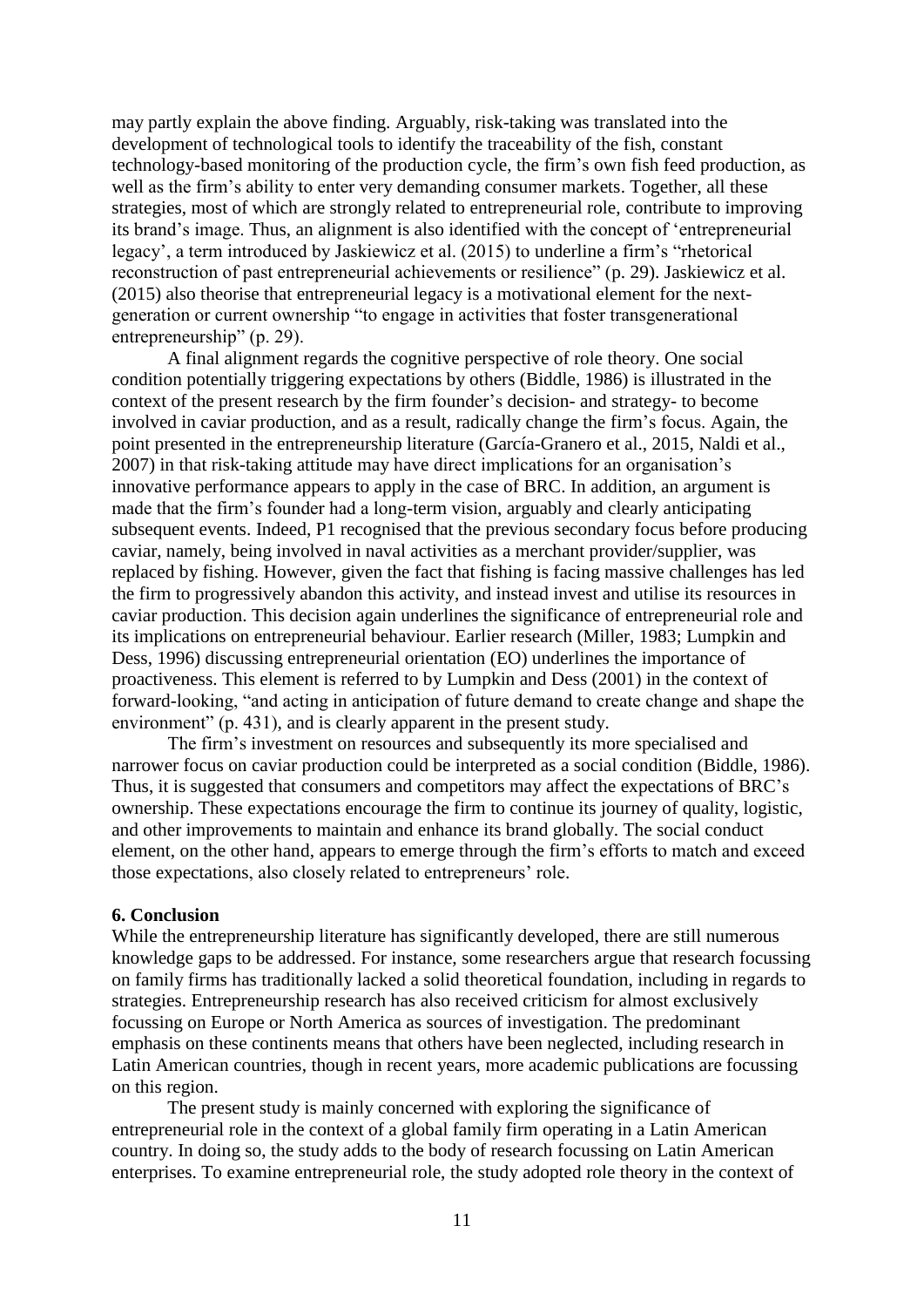the studied firm, BRC. Face-to-face, semi-structured, in-depth interviews with the firm's ownership/management were conducted in late 2014.

The overarching research question was sub-divided in various research questions that followed the structure of a SWOT analysis. Figure 3 provides a conceptualisation of the study's findings. Overall, the role of both founder and successors emerges as a critical aspect, which to a great extent helps explain the firm's performance, and entrepreneurs' role in various contexts. Moreover, while various weaknesses and threats were identified, again, the importance of the role of both groups of owners (previous, current) represents a key element. Role is operationalized through building networks, risk-taking, and through extending the firm's scope and vision developing a new business operation well beyond the firm's expertise. The firm's background and expertise in international commerce, and the natural environment to produce a niche, high-end product are additional strengths. These strengths are strategically complemented through innovation, maintaining rigorous quality standards, long-term planning, promotion, and capture of very demanding consumer markets. The role of the entrepreneurs also became apparent in addressing the various threats the company faces, often turning them into business opportunities. Both respondents, for instance, referred to networking, and to proactive, long-term initiatives to minimise the potential effects of climate change in fish production cycles, competition, or high production costs. As shown in Figure 3, the firm's strategies result in various implications, including resilience, and the goal to achieve long-term business sustainability.

#### Figure 3 Here

#### *6.1 Implications*

The significance of entrepreneurial roles, as illustrated in the different strategic activities the firm is involved in have important practical and theoretical implications. One fundamental implication is the increased knowledge about the significance of entrepreneurs' roles, for instance, in strategy development and execution. This knowledge might be useful to other businesses, including family businesses experiencing succession, as well as for business development agencies in their quest for supporting family businesses to build resilience.

Another implication, which also relates to the previous, is that, while the ownership and management have clearly specific roles to perform or act upon, overall, these roles can also overlap, to the point that role accumulation occurs. Role theory research (underlines the detrimental impacts stemming from this scenario. However, for the firm to thrive and build resilience, P1, his siblings, and even P2 in his role as general manager, may need to be prepared to accumulate various roles. Moreover, the importance of networking, innovating, engaging with consumer markets, promoting and continuously striving for consistent product quality are clearly recognised by the participants, thus demonstrating multiplicity of roles. In order to achieve or maintain the firm's strategic objectives, entrepreneurs and business managers are confronted to, need to, and are indeed playing various roles.

Further, given that, as discussed in earlier research, roles can carry certain rights, in the case of BRC, its brand image and reputation gained throughout the years suggests that, in the eyes of other role sets such as retailers, distributors, or end consumers, it is a stable organisation. The firm's continuous cycle of extending and reinforcing its networks and relationships also contributes to fulfilling expectations, and to positively influencing social structures. Thus, by addressing role expectations, the firm may benefit from trust, loyalty, and patronage. The usefulness of role theory to study entrepreneurial behaviour in the context of family firms, including in firm succession is therefore identified in this research, suggesting its potential to be used and further developed in similar future research.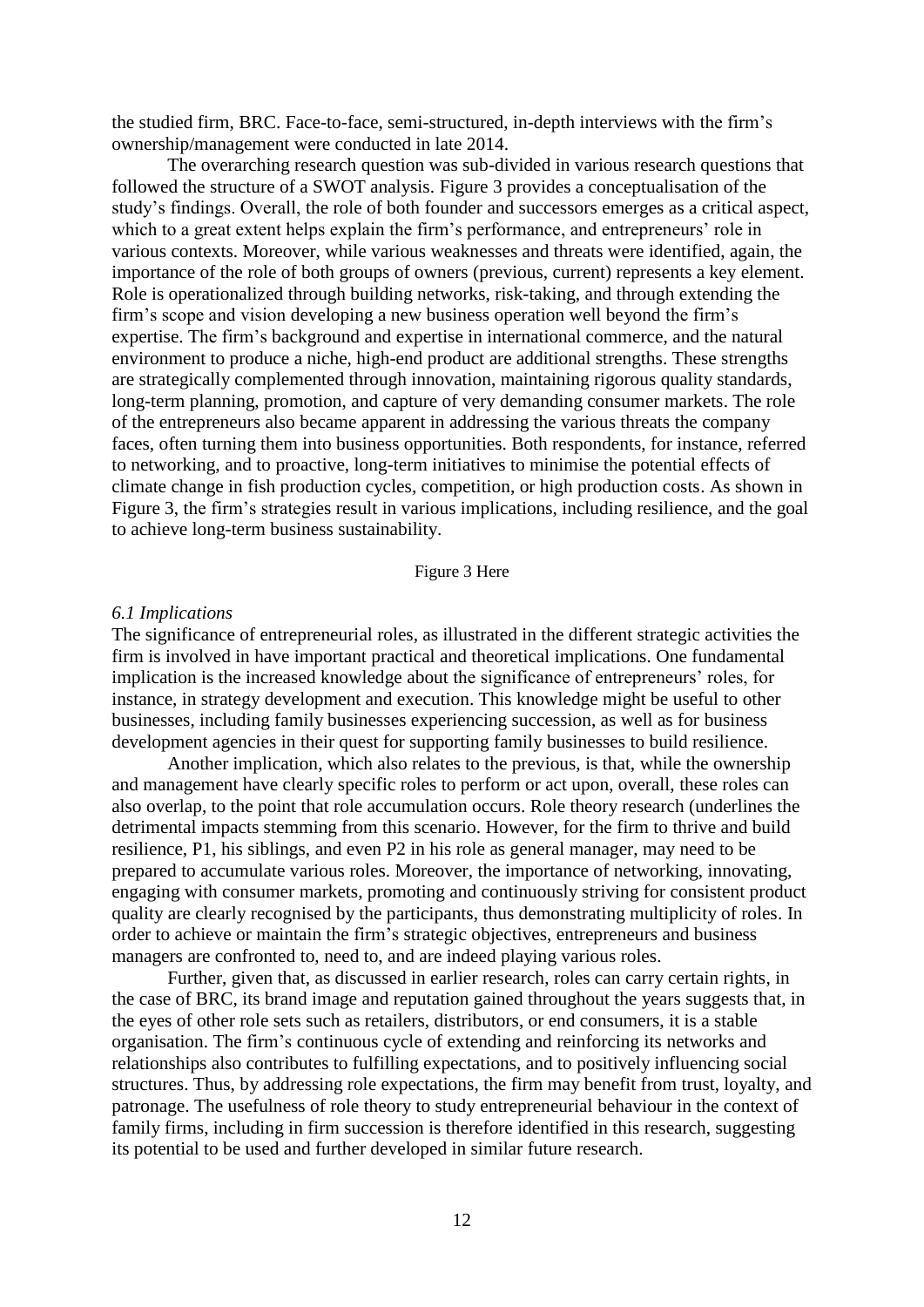### *6.2 Limitations and Future Directions*

The study is not free of limitations. Some of these limitations, however, provide opportunities for future research avenues. First, while based on the findings no other commercial caviar producer currently operates in Uruguay, and while the study offers a number of valuable insights, the research showcases one firm only. As a result, the overall findings may not be generalizable to other caviar producing firms, or other family firms involved in other industries. Also, investigating only one firm as a case study and in one country prevented from potentially making useful cross-sector, or cross-country comparisons. Future studies could therefore examine exporting firms in other industries in Uruguay or elsewhere in the region. A further limitation is that the firm was investigated only at one point in time, and only two key informants participated. A future investigation could consider more participants, and a longitudinal approach, whereby the firm is studied at different points in time. Doing so could identify newly developed or more in-depth elaborated strategies to build firm resilience.

Future research could apply role theory to study, for instance, family firm entrepreneurs' expected behaviour with key stakeholder groups in the 'role set.' In particular, the firm's employees and the community where the firm operates could be examined. This research could potentially identify relationships between role theory and social capital, key elements that may allow for a richer and stronger understanding of entrepreneurial roles in a local and social context. Similarly, future research could consider the further development and use of role theory as a theoretical framework to study exporting family, as well as nonfamily firms. This approach could help further develop the theory in an entrepreneurial context, as well as allow for comparisons between these two types of firms. The approach could also identify whether the theory may be more aligned with the managerial/ownership approach of one, the other, or both firm types.

#### **7. References**

- Acs, Z.J., and Amorós, J.E. (2008), "Entrepreneurship and competitiveness dynamics in Latin America", *Small Business Economics*, Vol. 31 No. 3, pp. 305-322.
- Amorós, J.E., Fernández, C., and Tapia, J. (2012), "Quantifying the relationship between entrepreneurship and competitiveness development stages in Latin America", *International Entrepreneurship Management Journal*, Vol. 8 No. 3, pp. 249-270.
- Australian Government (2014), *"Uruguay country brief",* available at: <http://www.dfat.gov.au/geo/uruguay/Pages/uruguay-country-brief.aspx>
- Barth, H. (2003), "Fit among competitive strategy, administrative mechanisms, and performance: A comparative study of small firms in mature and new industries", *Journal of Small Business Management*, Vol. 41 No. 2, pp. 133-147.
- Bhalla, A., Henderson, S., and Watkins, D. (2006), "A multiparadigmatic perspective of strategy", *International Small Business Journal*, Vol. 24 No. 5, pp. 515-537.
- Biddle, B.J. (1986), "Recent development in role theory", *Annual Review of Sociology*, Vol. 12, pp. 67–92.
- Brenes, E.R., and Haar, J. (2012), *The future of entrepreneurship in Latin America,* Palgrave Macmillan, New York
- Bruton, G.D., Ahlstrom, D., and Puky, T. (2009), "Institutional differences and the development of entrepreneurial ventures: A comparison of the venture capital industries in Latin America and Asia", *Journal of International Business Studies*, Vol. 40, pp. 762-778.
- Bruton, G.D., Ahlstrom, D., and Obloj, K. (2008), "Entrepreneurship in emerging economies: Where are we today and where should the research go in the future",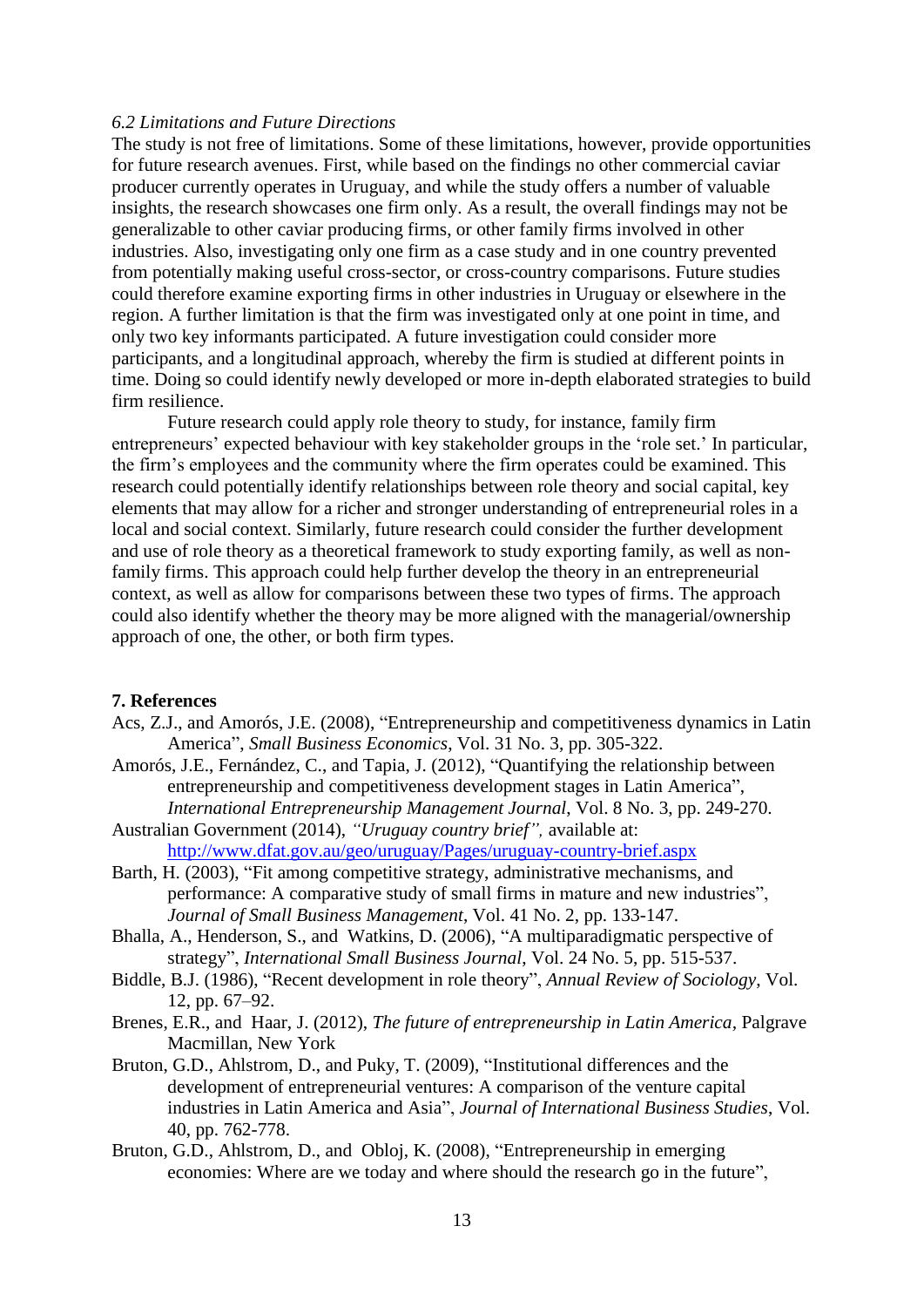*Entrepreneurship Theory and Practice*, Vol. 32 No. 1, pp. 1-14.

- Castaño, N., Sully de Luque, M.F., Wernsing, T., Ogliastri, E., Shemueli, R.G., Fuchs, R.M., and Robles-Flores, J.A. (2015), "El Jefe: Differences in expected leadership behaviors cross Latin American countries", *Journal of World Business*, forthcoming.
- Chamber of Industries of Uruguay (2015), "Overseas trade of goods of Uruguay", available at: [http://www.ciu.com.uy/innovaportal/file/70150/1/comercio\\_exterior\\_n\\_66.pdf](http://www.ciu.com.uy/innovaportal/file/70150/1/comercio_exterior_n_66.pdf)
- Collier, P., and Callero, P. (2005), "Role theory and social cognition: Learning to think like a recycler", *Self and Identity*, Vol. 4 No. 1, pp. 45-58.
- Dalmarco, G., Zawislak, P.A., Hulsink, W., and Brambilla, F. (2015), "How knowledge flows in university-industry relations", *European Business Review*, Vol. 27 No. 2, pp. 148-160.
- Duarte, C., Ettkin, L.P., Helms, M.M., and Anderson, M.S. (2006), "The challenge of Venezuela: a SWOT analysis", *Competitiveness Review: An International Business Journal*, Vol. 16 No. 3/4, pp. 233-247.
- Dyer, W.G., and Handler, W. (1994) "Entrepreneurship and family business: Exploring the connections", *Entrepreneurship Theory and Practice*, Vol. 19, pp. 71-83.
- Dyson, R.G. (2004), "Strategy development and SWOT analysis at the University of Warwick", *European Journal of Operational Research*, Vol. 152 No. 3, pp. 631-640.
- Eisenhardt, K.M. (1989), "Building theory from case study research", *Academy of Management Review*, Vol. 14 No. 4, pp. 532-550.
- Fan, T., and Phan, P. (2007), "International new ventures: revisiting the influences behind the 'born-global' firm", *Journal of International Business Studies*, Vol. 38 No. 7, pp. 113- 1131.
- Gatto, F. (1999), "Mercosur: its challenges to small and medium-sized industrial enterprises in terms of competition", *CEPAL Review*, Vol. 68, pp. 61-77.
- García-Granero, A., Llopis, Ó., Fernández-Mesa, A., and Alegre, J. (2015), "Unraveling the link between managerial risk-taking and innovation: The mediating role of a risktaking climate", *Journal of Business Research*, Vol. 68 No. 5, pp. 1094-1104.
- Goode, W.J. (1960), "A theory of role strain", *American Sociological Review*, Vol. 25 No. 4, 483-496.
- Granovetter, M.S. (1973), "The strength of weak ties", *American Journal of Sociology*, Vol. 78 No. 6, pp. 1360-1380.
- Griffin, M.A., Neal, A., and Parker, S.K. (2007), "A new model of work role performance: Positive behaviour in uncertain and interdependent contexts", *Academy of Management Journal*, Vol. 50 No. 2, pp. 327-347.
- Heck, R.K.Z., Hoy, F., Poutziouris, P.Z., and Steier, L.P. (2008), "Emerging paths of family entrepreneurship research", *Journal of Small Business Management*, Vol. 46 No. 3, pp. 317-330.
- Helms, M.M., and Nixon, J. (2010), "Exploring SWOT analysis where are we now?", *Journal of Strategy and Management*, Vol. 3 No. 3, pp. 215-251.
- Hsieh, H-F., and Shannon, S.E. (2005), "Three approaches to qualitative content analysis", *Qualitative Health Research*, Vol. 15 No. 3, pp. 1277-1288.
- Jackson, S.E., and Schuler, R.S. (1995), "Understanding human resource management in the context of organizations and their environments, in Spence, J.T., J.M. Darley, and J. Foss (Eds.), *Annual review of psychology* (Vol. 46, pp. 237–264), Annual Reviews, Palo Alto, CA.
- Jaskiewicz, P., Combs, J.G., and Rau, S.B. (2015), "Entrepreneurial legacy: Toward a theory of how some family firms nurture transgenerational entrepreneurship", *Journal of Business Venturing*, Vol. 30 No. 1, pp. 29-49.
- Jaskiewicz, P., Heinrichs, K., Rau, S.B., and Reay, T. (2015), "To be or not to be: How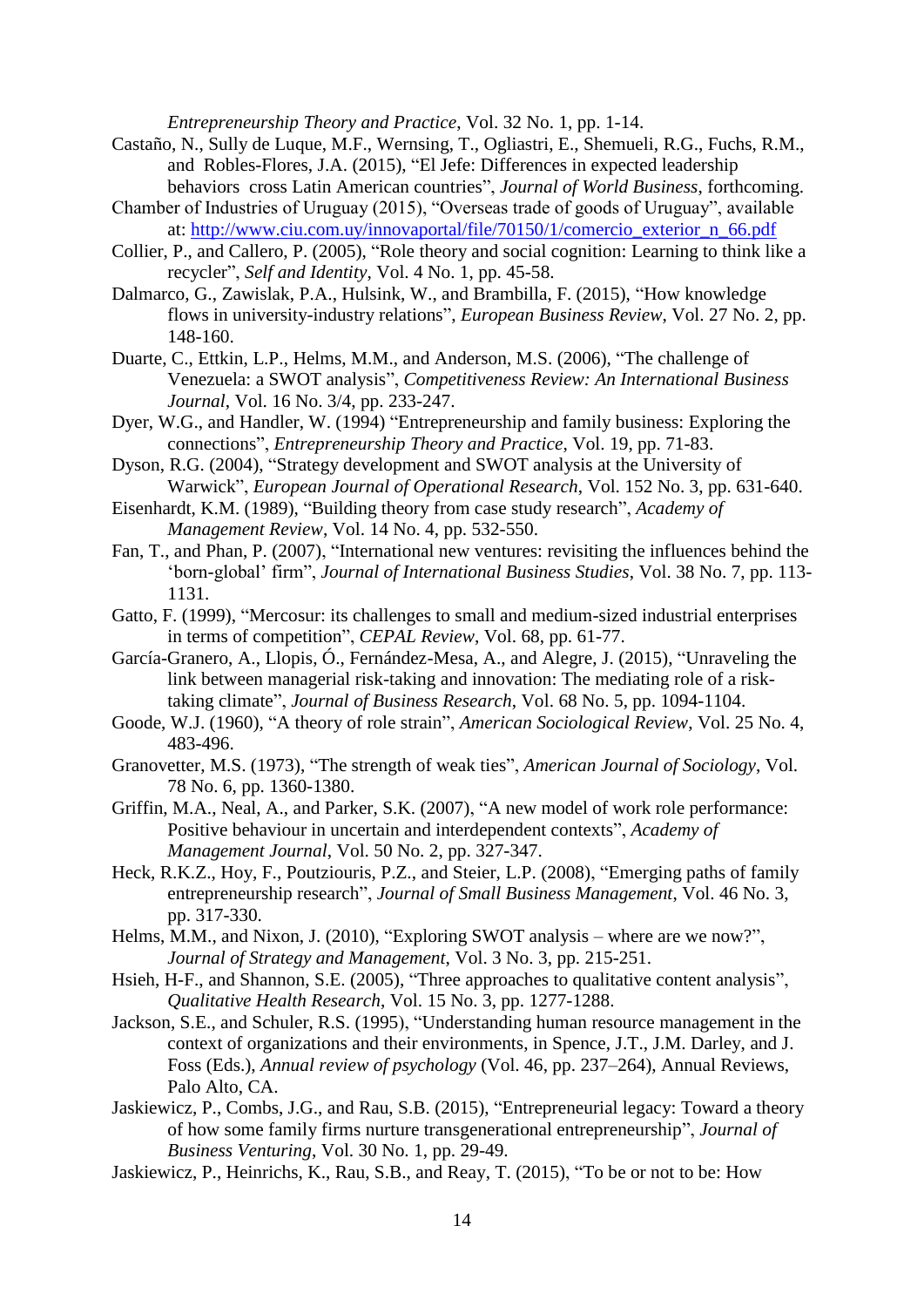family firms manage family and commercial logics in succession", Entrepreneurship Theory and Practice, forthcoming.

Johnson, K.L., and Duxbury, L. (2010), "The view from the field: A case study of the expatriate boundary-spanning role", *Journal of World Business*, Vol. 45 No. 1, pp. 29- 40.

Katz, D., and Kahn, R. (1966), *The social psychology of organizations,* Wiley, New York.

- Kreiser, P.M., Marino, L.D., Dickson, P., and Weaver, M. (2010), "Cultural influences on entrepreneurial orientation: The impact of national culture on risk taking and proactiveness in SMEs", *Entrepreneurship Theory and Practice*, Vol. 34 No. 5, pp. 959-983.
- Lumpkin, G.T., and Dess, G.G. (2001), "Linking two dimensions of entrepreneurial orientation to firm performance: The moderating role of environment and industry life cycle", *Journal of Business Venturing*, Vol. 16 No. 5, pp. 429-451.
- Lumpkin, G.T., and Dess, G.G. (1996), "Clarifying the entrepreneurial orientation construct and linking it to performance", *The Academy of Management Review*, Vol. 21 No. 1, pp. 135-172.
- Lynch, K.D. (2007), "Modeling role enactment: Linking role theory and social cognition", *Journal for the Theory of Social Behaviour*, Vol. 37 No. 4, pp. 379-399.
- Marquis, C., and Tilcsik, A. (2013), "Imprinting: toward a multilevel theory", *Academy of Management Annals*, Vol. 7 No. 1, pp. 195-245.
- Martinez, C.A., and Kalliny, M. (2012), "Academic research in the Latin American context: a review of the empirical literature 1990-2010", *Multinational Business Review*, Vol. 20 No. 2, pp. 231-247.
- Mickelson, R.E., and Worley, C. (2003), "Acquiring a family firm: A case study", *Family Business Review*, Vol. 16 No. 4, pp. 251-268.
- Miller, D. (1983). The correlates of entrepreneurship in three types of firms. *Management Science*, 29(7), 770-791.
- Nair, K.G.K., and Prasad, P.N. (2004), "Offshore outsourcing: A SWOT analysis of a state in India", *Information Systems Management*, Vol. 21 No. 3, pp. 34-40.
- Naldi, L. Nordqvist, M., Sjöberg, K., and Wiklund, J. (2007), "Entrepreneurial orientation, risk taking, and performance in family firms", *Family Business Review*, Vol. 20 No. 1, pp. 33-47.
- Neuendorf, K. (2002), *The content analysis guidebook*, Sage Publications Inc., Thousand Oaks, CA.
- Oviatt, B.M., and McDougall, P.P. (1994), "Toward a theory of international new ventures", *Journal of International Business Studies*, Vol. 25 No. 1, pp. 45-64.
- Patton, M. (2003), "Qualitative evaluation checklist. Evaluation checklist project", available at:

[http://dmeforpeace.org/sites/default/files/Patton\\_Qualitative%20Evaluation%20Check](http://dmeforpeace.org/sites/default/files/Patton_Qualitative%20Evaluation%20Checklist.pdf) [list.pdf](http://dmeforpeace.org/sites/default/files/Patton_Qualitative%20Evaluation%20Checklist.pdf)

- Patton, M. (1990), *Qualitative evaluation and research methods* (2<sup>nd</sup> ed.), Sage Publications Inc., Beverly Hills, CA.
- Pradilla, M. (2012), Entrepreneurship in Argentina, in Brenes, E.R and J. Haar (Eds.), *The future of entrepreneurship in Latin America* (pp. 57-76), Palgrave Macmillan, New York.
- Préfontaine, L., and Bourgault, M. (2002), "Strategic analysis and export behaviour of SMEs", *International Small Business Journal*, Vol. 20 No. 1, pp. 123-138.
- Rimmer, M.A., Sugama, K., Rakhmawati, D., Rofiq, R., and Habgood, R.H. (2013), "A review and SWOT analysis of aquaculture development in Indonesia", *Reviews in Aquaculture*, Vol. 5 No. 4, pp. 255-279.